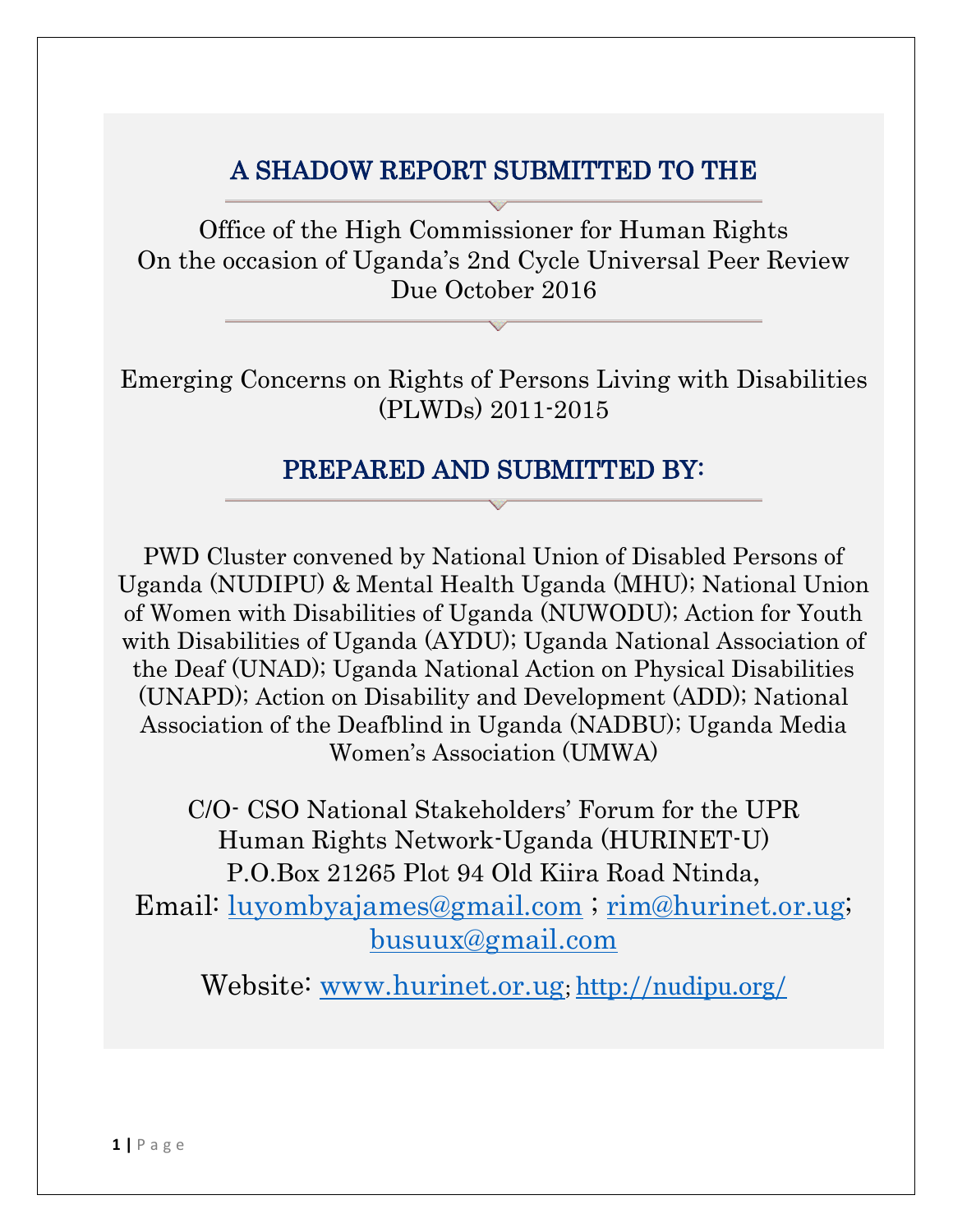#### **A Note about the Cluster of Persons Living with Disabilities (PWDs)**

- 1.1 This report has been generated as a result of consultation with various actors both individuals and organizations working on the rights of Persons living With Disabilities (PWDs). The National Union of Disabled Persons of Uganda (NUDIPU) was the convener of this cluster whose information feeds into the National Stakeholders' Forum report on UPR. The cluster of persons with disabilities began the compilation of its report by getting a training on February 15th 2016 on the UPR mechanism. This training was aimed at bringing all the participating Disabled People's Organizations (DPOs) to the same level of knowing what goes on in the UPR mechanism reporting and other processes.
- 1.2 The training was followed by a consultative process whereby the participating organizations had to provide information on the status of human rights in Uganda basing on their work and reports thereof. The reports were then read and synthesized by a small team consisting of officers from the National Union of Disabled Persons of Uganda (NUDIPU) and East Africa Centre for Disability Law and Policy (CDLP), the outcome of which was a compilation of emerging issues pertaining to persons with disabilities in Uganda as far as human rights protection by government of Uganda is concerned.
- 1.3 After deliberations among the cluster members, the following issues were agreed upon as emerging concerns for persons living with disabilities in Uganda. The report recognizes the positive aspects that have been undertaken by the Government of Uganda in the past 5 years to enhance the rights of PWDs and Minorities. It further highlights the emerging concerns and proposes recommendations aimed at improvement.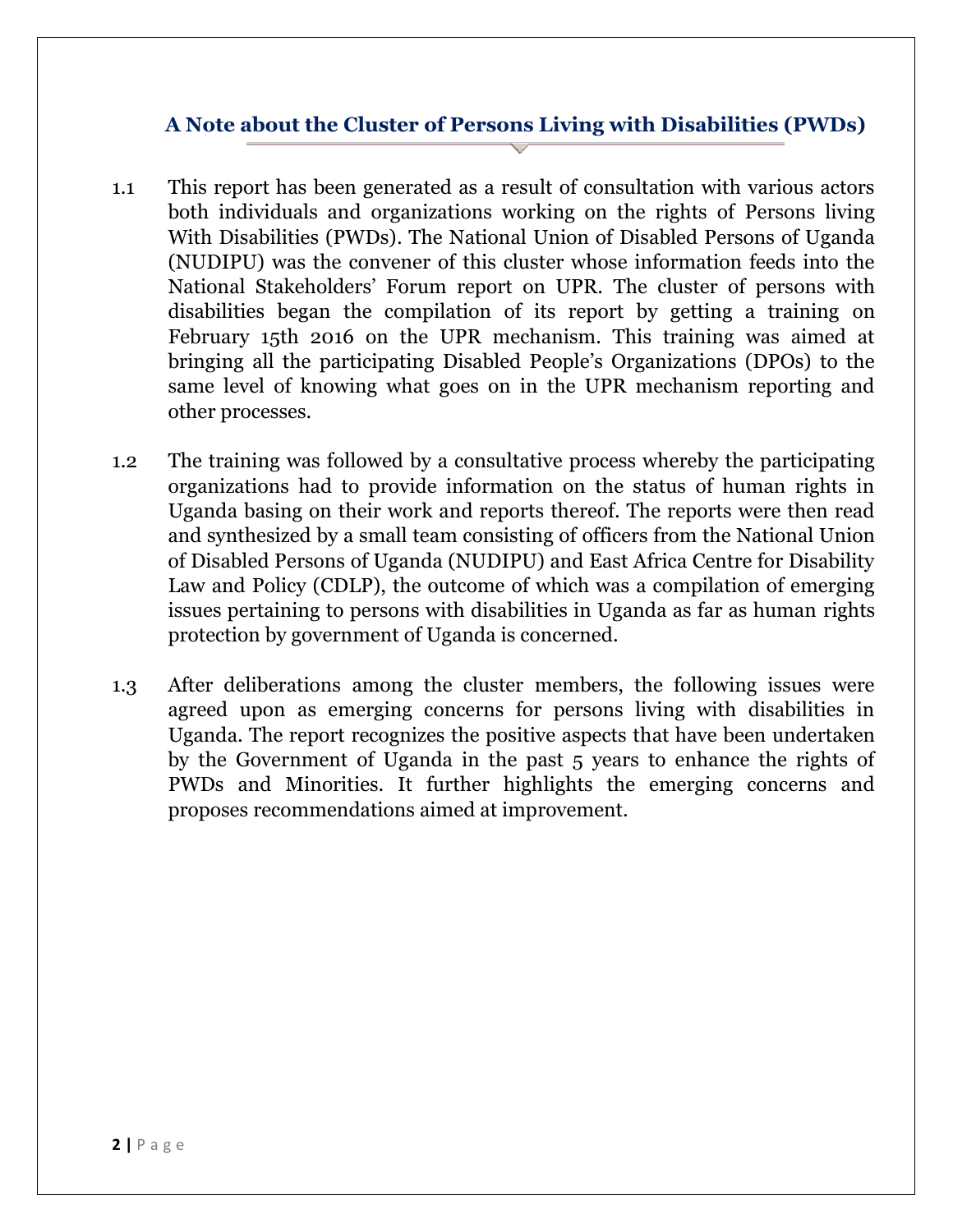# **Emerging Concerns on Rights of Persons Living with Disabilities (PWDs) in Uganda -2011-2015**

### **II. STRUCTURAL ISSUES RELATING TO THE IMPLEMENTATION OF THE RIGHTTO ACCESS TO INFORMATION**

#### **Low Budgetary Allocation to PWD issues**

2.1 In Uganda, 19% of the Ugandan population is estimated to have some form of disability according to the Uganda Demographic and Health Survey (UDHS 2011) which makes it imperative to reflect the same in the national budget. The current budgetary allocations are meagre situate in only the Ministry of Gender, Labour and Social Development being allocated, Ministry of Health to cater for disability and rehabilitation, and Ministry of Education, Science, Technology and Sports given 1% of the ministry budget for special and inclusive education in the country.

2.2 Moreover, the aggregate spending (as percentage of total government spending) to the three sectors has consistently declined in the recent past. And although ministerial budget statements adequately analyze the short falls, hardly any measures are put in place to address these shortfalls or prioritize allocations to PWDs in subsequent financial years. This is further compounded by shortfalls in budgetary allocations to local Governments in charge of delivering basic essential services to PWDs.

2.3 Despite the good policies, legal environment and the accompanying strategies for disability issues, the amount of public resources directly allocated for disability programs is insufficient. There is considerable discrepancy between what is promised through government policies and what is provided for in the annual budget. The lack of funds targeted to specific issues related to PWDs has further contributed to the discrimination and marginalization of PWDs in Uganda since the policies and programmes geared towards promoting equal opportunities for vulnerable populations including PWDs are meagerly funded.

- a) At least 10% of all funds extended to Uganda as grants should go to addressing disability issues;
- b) Increase the PWDs budgetary allocation to the Ministry of Gender, Labour and Social Development, Ministry of Health and Ministry of Education, Science, Technology and Sports;
- c) Increase funding to the National Council for Disability;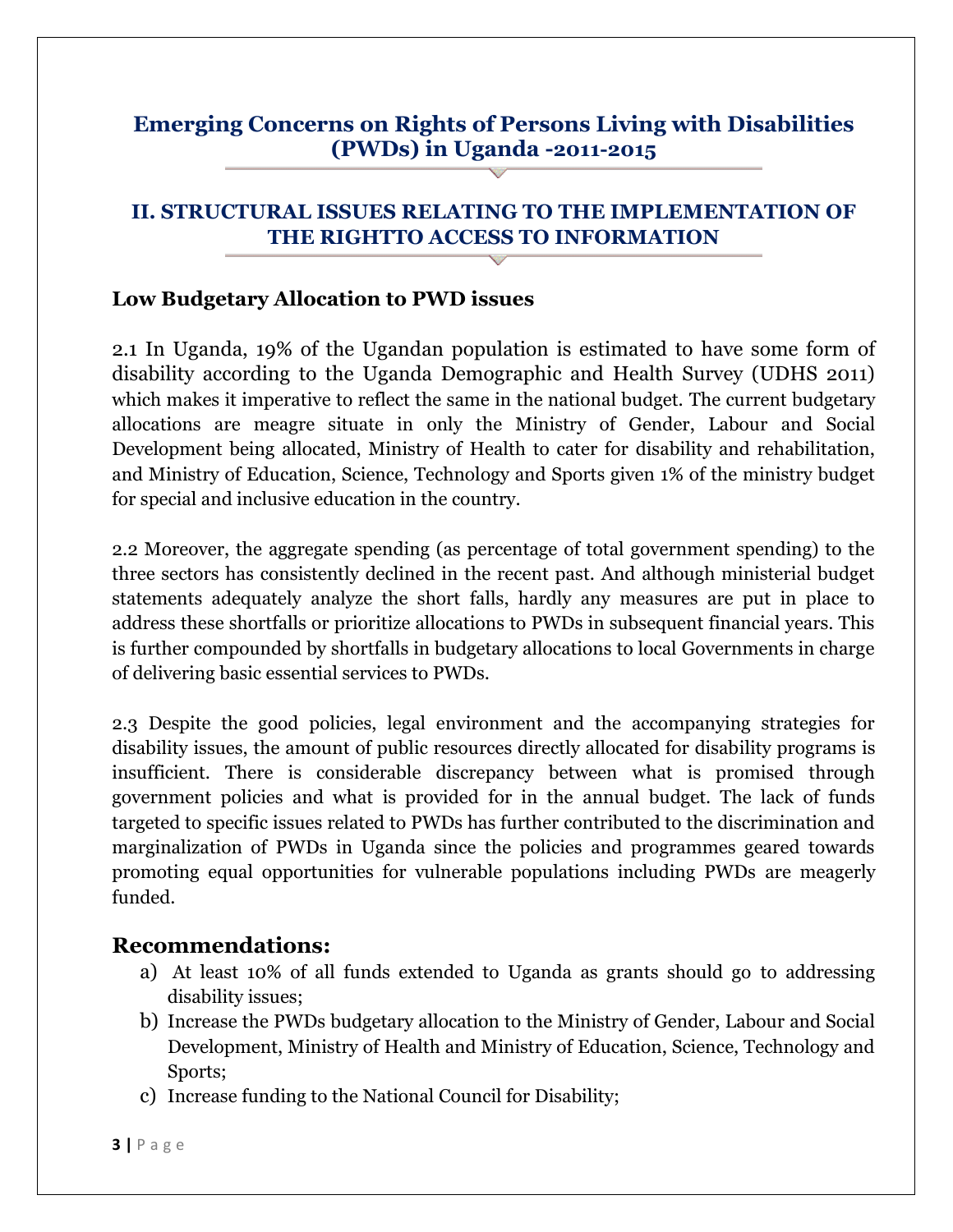d) Establish further mainstreaming of disability funding in other ministries with particular attention to Ministry of Agriculture since the sector employs a substantial number of PWDs;

#### **Inadequate Statistics Relating to Persons Living with Disabilities**

2.4 There is a lacuna in the statistics on disability in Uganda yet this is needed for research, planning, targeting and disaggregating services for persons with disabilities and decision making on policy matters concerning PWDs. This is tagged to the lack of disaggregated data about PWDs from Uganda bureau of statistics, the birth and death registry, immigration department and National Planning Authority.

2.5 Measuring the disability prevalence is problematic in part due to the lack of a uniform definition of disability in the Ugandan laws, which is not even aligned to the definition in the United Nations Convention on the Rights of Persons with Disabilities (CRPD). The Persons with Disabilities Act (2006) defines disability as "a substantial functional limitation of daily life activities caused by physical, mental or sensory impairment and environmental barriers resulting in limited participation". By defining that the impairment must result in "a substantial functional limitation of daily life activities", this definition falls short of the notion enshrined in the CRPD, which makes no qualification for impairment. There are more examples of attempts to define disability in the Ugandan laws that must be harmonised, say the National Social Security Fund Act (1985), the Workers Compensation Act (2000) and the Employment Act (2006).

2.6 Urgent action is needed to improve the coverage, quality and transparency of data, and to ensure that there is nationally representative evidence on the burden and specific vulnerabilities and needs of Persons with disabilities on which to base policy decisions to promote their wellbeing.

- a. Harmonize the PWD definitions from the different laws to comply with the CRPD comprehensive understanding of PWDs to avoid exclusion;
- b. Design and disseminate a uniform data collection/data tracking tools criteria in government Ministries Departments and Agencies to track uniform data on disability. PWDs should be participate effectively in the design and utilization of the tools;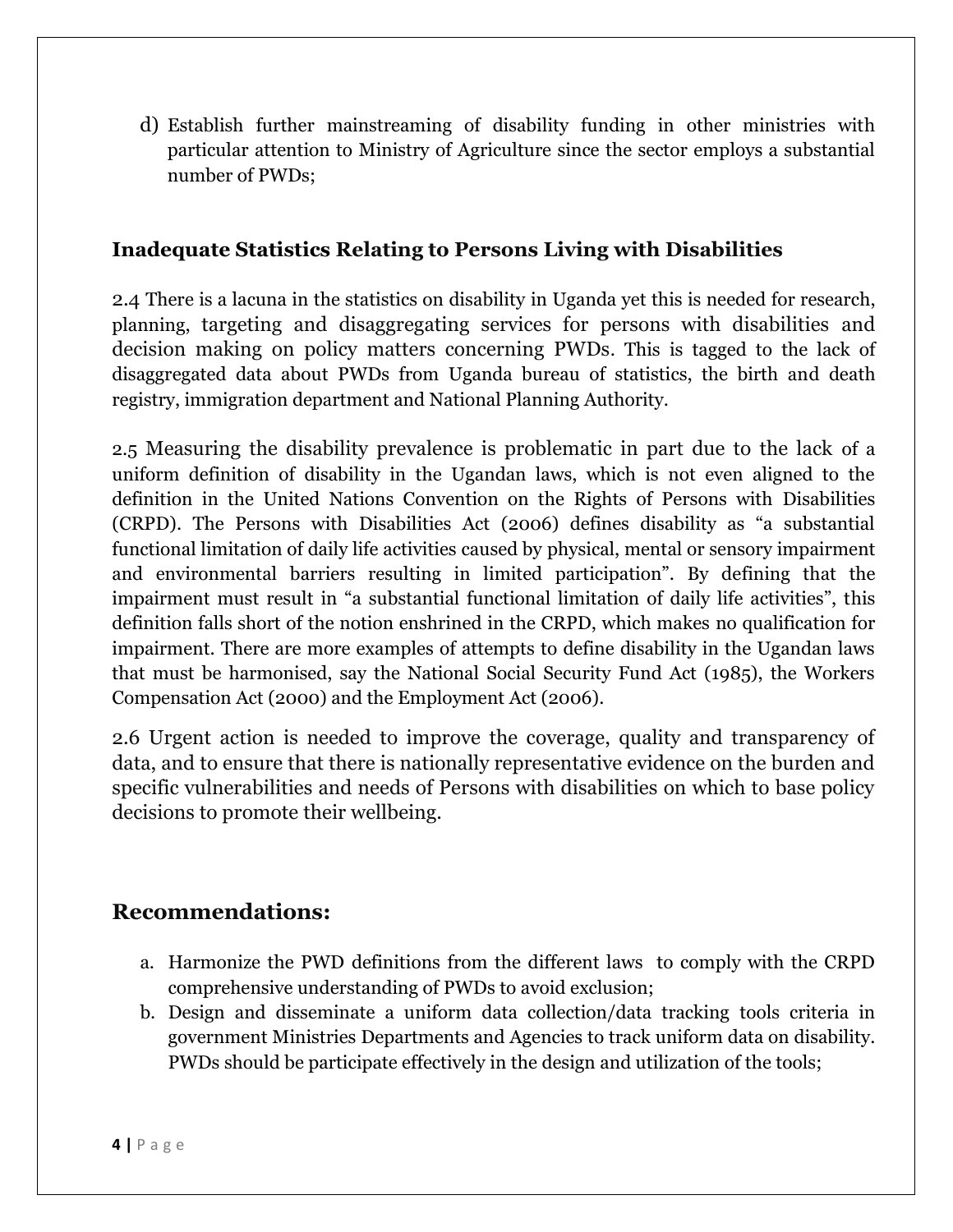- c. Undertake a national comprehensive study/baseline survey to establish the current status of disability;
- d. Take steps to include Disabled Persons Organizations (DPO) in the design, implementation, compilation, monitoring and evaluation of the census with a focus on ensuring questions on the identification and situation of persons with disabilities through a rights based perspective. Ensure training on the rights of persons with disabilities and including communication and accessibility of census takers with the participation of DPOs.
- e. Systematically collect data disaggregated by gender, age, type of disability, ethnicity, urban/rural population etc. across all sectors (e.g. education, health, access to justice, legal capacity, violence, employment, institutionalisation, housing, political participation, social protection, poverty reduction, gender equality, sustainable energy, climate change etc.) necessary for optimizing and improving the various services facilitating effective decision making, and conduct training for staff of the Uganda Bureau of Statistics and National Planning Authority (NPA) on disaggregation of data concerning persons with disabilities, necessary for optimal UN human rights instruments implementation and monitoring as well as implementation, monitoring and reporting of the SDGs.

# **Rights of Women Living with Disabilities**

2.7 Discrimination faced by women with disabilities is still widespread. **Within the My Story My Rights project framework<sup>1</sup>** both women and men with disabilities report discriminative attitudes and abuses they experience from service providers, governmental representatives and communities. However, women with disabilities are disproportionately affected; abusive attitudes on a daily basis very often lead them to become victims within the community and within the family/clan circle. The sense-making sessions of the project "My Story My Rights" showed that women are twice more abused or exploited by their family or community members:

- A. Around 30% of female responses in regard to the barriers they experience in their daily lives come for "Negative Attitudes of Others", "Abuse/Violence/Exploitation" and "Exclusion";
- B. Women with mental disabilities experience very often abuse and discriminative attitude being under guardianship. They become delegitimized

 $\overline{\phantom{a}}$ 

<sup>&</sup>lt;sup>1</sup> This is a project that focuses on the experiences of PWDs with particular regard to their human rights and in relation to various articles of the CRPD. The project is in line with the obligations enshrined under article 33(3) of the CRPD which is to the effect that 'civil society, in particular PWDs and their representatives shall be involved and participate fully in the monitoring process'.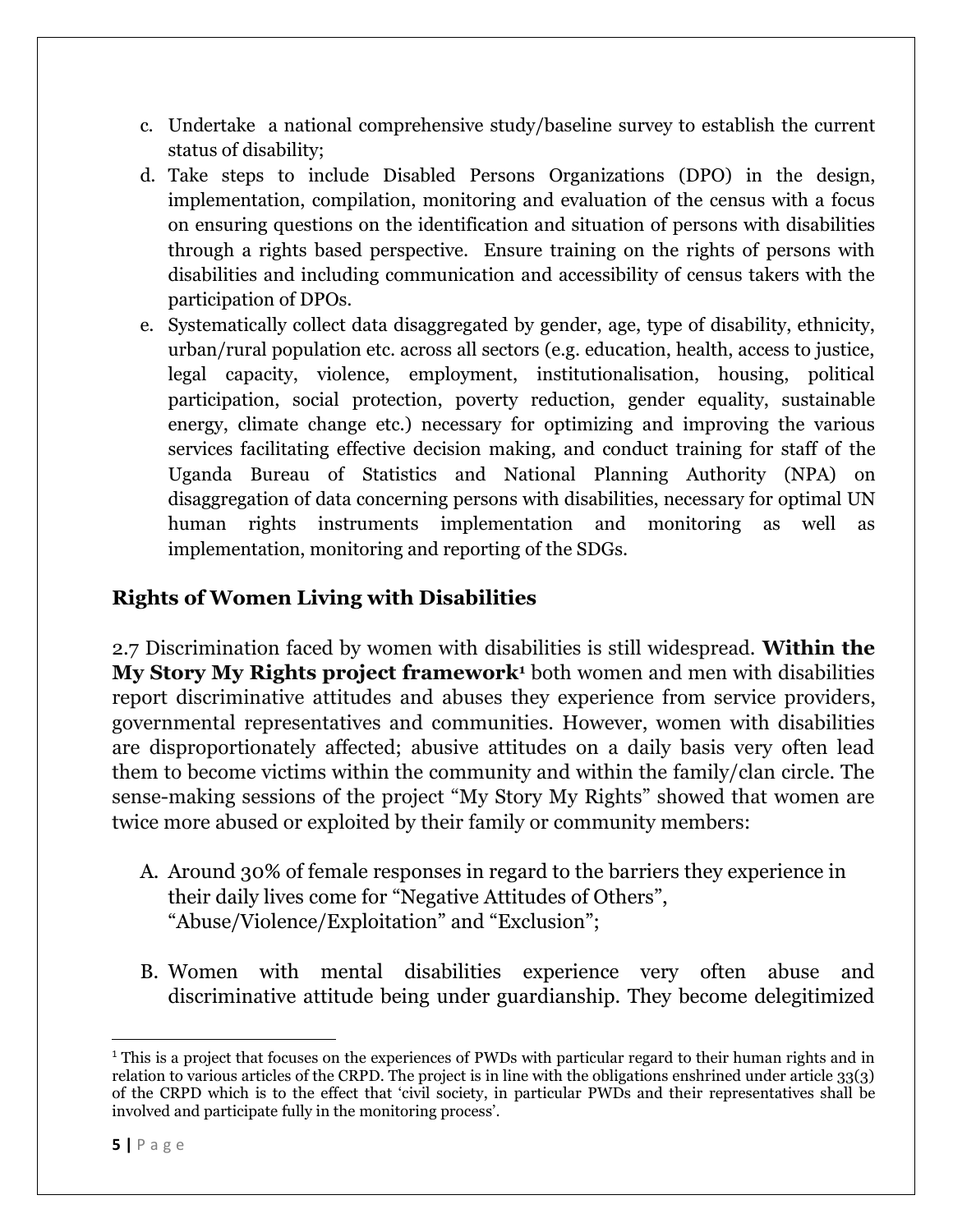by their guardians and they lose their legal right to exercise choice and control over their bodies, as well as autonomy and decision-making. During sensemaking sessions it has been reported that most of people who act on their behalf do not follow their will and preferences. There is also lack of informed consent during treatment as the medical practitioners consider them as being 'mad'.

2.8 Although there is a Domestic Violence Act (2010), this law does not establish a system of mandatory reporting with regard to cases of domestic violence. Moreover, it does not specifically address itself to women and girls with disabilities. The situation is further made more precarious by societal stereotypes that discriminate in provision of education to women with disabilities, and their employability despite the fact that some are educated.

# **Scarcity of Assistive technologies**

2.9 Strengthening self-reliance and resilience of Persons Living with Disabilities cannot be divorced from provision of assistive technologies. Uganda's commitment to improving the lives of PWDs should be viewed in its extension of and making available assistive technologies to enable PWDs earn a living and sustain themselves and their families. Currently, such technologies are expensive and cannot be easily acquired by the poor households having children with disabilities. Additionally, they are scarce and can only be imported on order which is practically impossible for the poor communities hosting PWDs.

- a) Increase funding or subsidize local companies engaged in producing or importing assistive technologies to make them affordable to the PWDs without discrimination based on financial strength;
- b) Increase funding to Research and Development (R&D) initiatives in software and hardware inventions in PWD related technologies in Uganda and also consider putting tax waivers on imports of assistive technologies;
- c) The government of Uganda should provide free assistive technology devices to learners with disabilities in primary and secondary schools as well as tertiary institutions since computer literacy has become a compulsory component of the education curriculum. The assistive technology devices being referred to here may include screen readers and screen magnifiers, alternative keyboards, speech-to-text software applications, and e-book readers;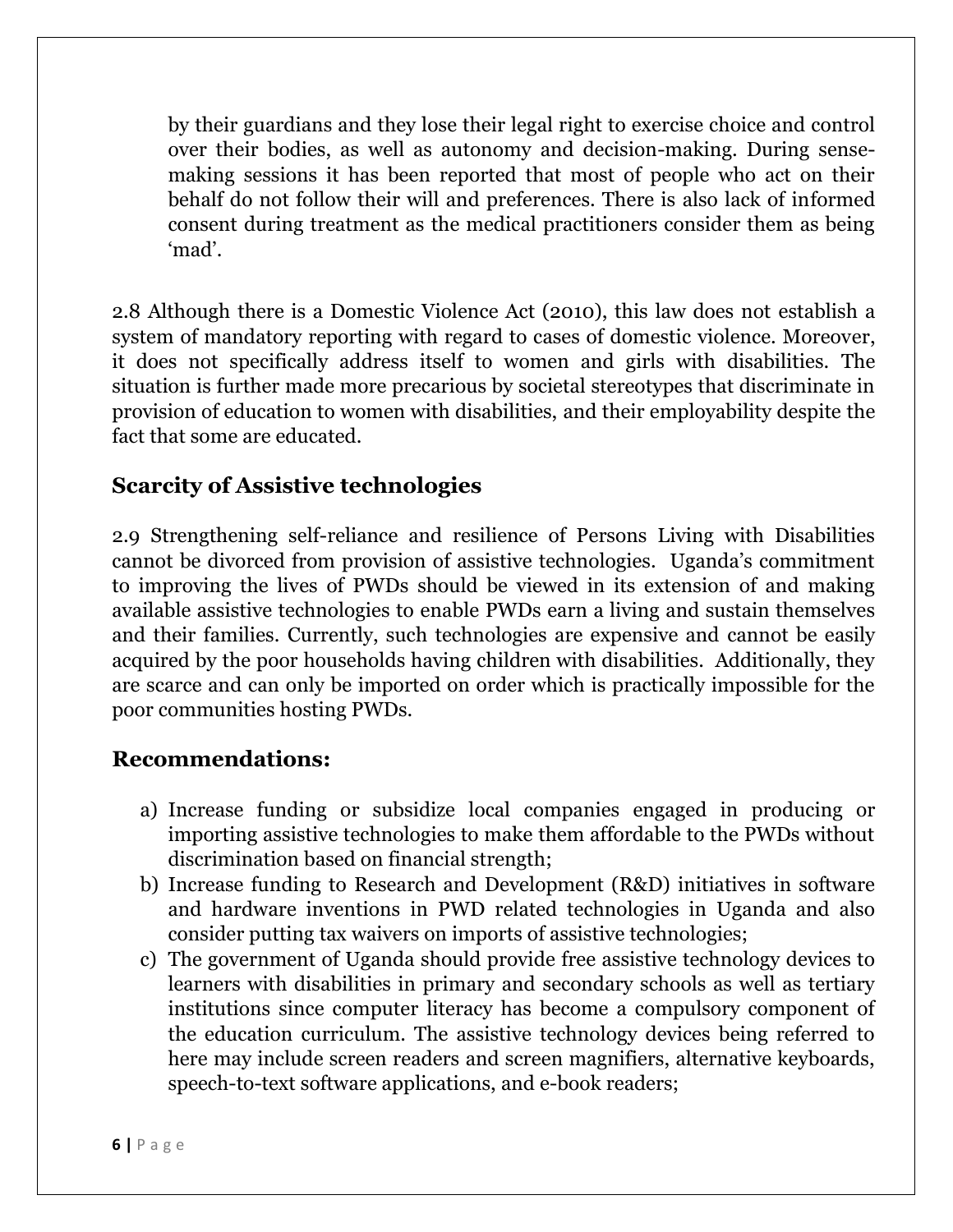- d) Compel by law commercial entities to adopt disability compliant assistive technology for PWDs to ease their accessibility to services provided by these companies such as Bank ATMs.
- e) Allot representation of the PWDs on the National Information Technology Authority of Uganda to represent the views of the PWDs.

# **Employment of Persons with Disabilities**

2.10 A study done by Uganda National Association of the Deaf in 2012 found out that the Public service commission has no guidelines on employment of PWDs in regard to advertising of job vacancies, selection, interviews and induction. The same situation was reported in the District Service Commissions, where recruitment of PWDs is done at the discretion of officers there rather than following any written policy. Available practice is by exclusion with one of the grounds of termination being mental disabilities arising during subsistence of the employment. Positively the PWD Act has a chapter on disability and employment to offer guidance on the same. It is however ambiguous a law decreeing confusing centers of power to implement. Whereas Section 17 of the Persons with Disabilities Act (2006) provides that "Private employers who employ ten or more persons with disabilities either as regular employees, apprentice or learner on full time basis shall be entitled to tax deduction of fifteen percent of all payable tax upon proof to the Uganda Revenue Authority," this has since been lowered to 2%, which is no longer attractive enough.

# **Recommendations to Government of Uganda;**

- a) Undertake a comprehensive study of labour laws with the aim of amending them to cater for the rights of persons living with disability in employment.
- b) Revise upwards the incentives given to private employers (the percentage of tax reduction) for giving jobs to PWDs;
- c) Undertake to provide reasonable accommodation (support services) to PWDs at work.

#### **Accessibility - both infrastructural and communicative**

2.11 PWDs in Uganda observe that public communication is often not disability friendly. This is evident in the absence of sign language interpreters in public meetings and on national television. Government information is also rarely availed in accessible formats like braille, large print and easy-to-read format. Many public roads are not accessible due to lack of cubs and ramps for wheelchair users, existence of open manholes that poses significant risk, and the absence of beepers at signal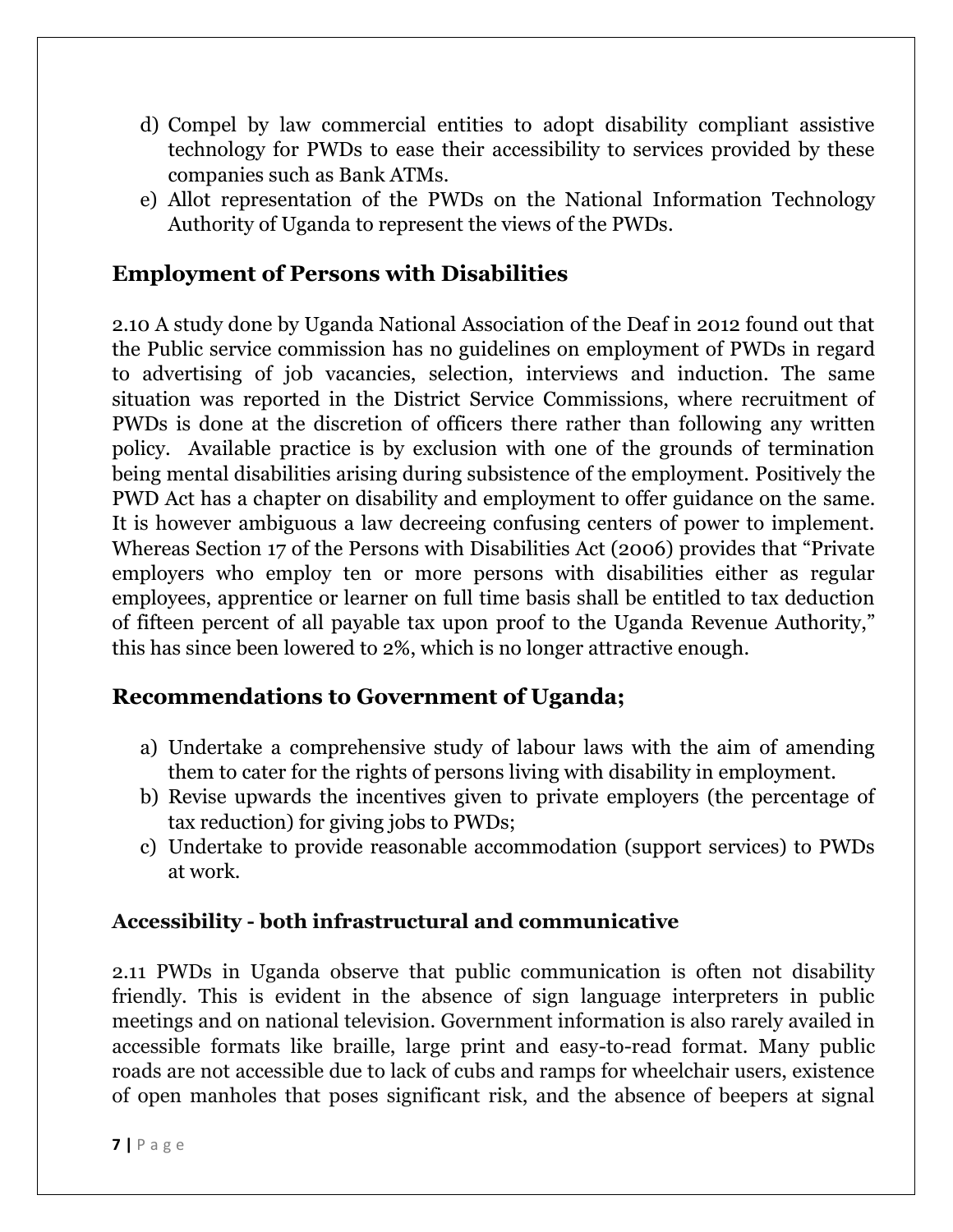boxes to facilitate the crossing of people with visual impairment. Access to public institutions, including hospitals, is often restricted due to lack of ramps, elevators with wide doors and disability friendly applications that announce the floors users are at, lack of accessible toilets (with wide doors and handles on which to hold in case of wheelchair users).

2.12 The situation is no different in the Justice, Law and Order sector (JLOS) characterized by inaccessibility to judicial facilities with absence of sign language interpreters in courts, police stations and prisons and where available it is at times defective. For instance, in one case in a court in Masindi District, the judicial officer realized that the person who had volunteered to provide sign language interpretation services in fact was not doing it properly, and decided to adjourn proceedings until accurate interpretation was procured by the person with a disability.

2.13 There is inadequacy of sign language interpreters, as well as for a mechanism of professional certification of such interpreters. There is no official professional certification of sign language interpreters in the country, which makes it difficult to suitably standardize and guarantee principles and excellence of sign language interpretation provided in different contexts.

2.14 In relation to access to information, as NUDIPU gas noted before, 'the Uganda Constitution (1995) places Sign language under national objectives rather than under substantive articles, which affects its legal enforcement. Section 21 of the Persons with Disabilities Act (2006) restricts the alternatives in which public information must be provided to sign language, Braille and tactile formats. However, there is no recognized system of communication in Uganda for people with intellectual disabilities. While the Persons with Disabilities Act (2006) and the Access to Information Act (2005) provide for access to information by persons with disabilities, national service providers lack sign language interpreters and consistency in the interpretation of the two laws. Furthermore, Television and Telephone companies are mandated under Section 21 (2) of the Persons with Disabilities Act to ensure that their services are accessible to persons with disabilities, but most ICTs in Uganda are not disability friendly. E.g. the computers and telephone sets imported do not have speech software for people with visual impairments'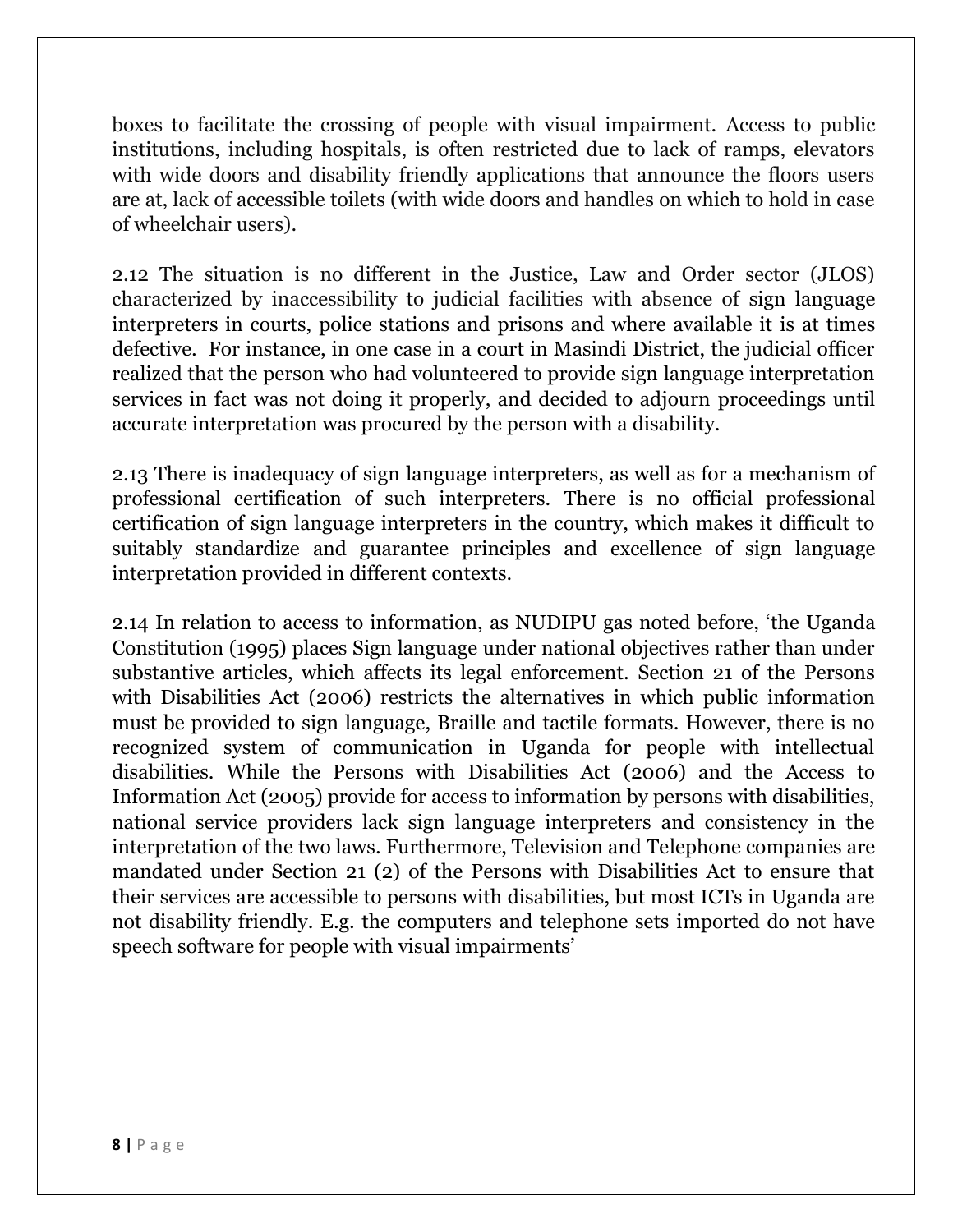# **Recommendations:**

- a. Undertake tangible steps to guarantee accessibility to persons with disabilities to all judicial facilities, including court buildings, police stations and prisons, and of all data within the justice system, including through Braille, sign language, easy to read formats, etc., as well as the establishment of procedural and age-appropriate accommodations;
- b. Conduct training, awareness raising and provide information to court staff, judges, prosecutors and staff of law enforcement agencies on their obligations to provide procedural accommodations and access to justice of persons with disabilities and, how to support them in their role as complainant, witness or defendant;
- c. Devote substantial resources into training of sign language interpreters and establish a certification system to guarantee better readiness and improved value of sign language interpretation in public services;
- d. Ratify and implement the Marrakesh VIP Treaty**;**
- e. Take steps to ensure recognition of Ugandan Sign Language as a legally enforceable right;
- f. Enact legislation to ensure that persons with disabilities enjoy the right of access to information, including provisions for: recognition and use of Ugandan sign language; brailling of public information, such as government documents, government newspapers and other publications;
- g. Require all television stations to provide a Ugandan sign language insert and sub-titles, on the basis of real time captioning, in all the major newscast programmes and in all special programs of national significance.

# **Right to Health for PWDs**

2.15 Negative attitudes towards PWDs in health centres still persist: 10% of all respondents (197 in total) mentioned *'Healthcare'* as the most important theme in their stories. The most common barriers in relation to this theme are:

- *'Lack of access to medical services'*: respondents noted challenges in: provision of medical information in an inclusive way, medical workers who lack of information, knowledge, and skills on how to treat PWDs and inaccessible medical facilities.
- *'Abuse/Violence/Exploitation':* respondents noted with concern the widespread discrimination, harassment or disrespect of persons with disabilities when seeking healthcare services at medical facilities.
- *'Lack of assistive devices':* respondents cited the unavailability of assistive devices that would allow them to reach medical facilities (wheel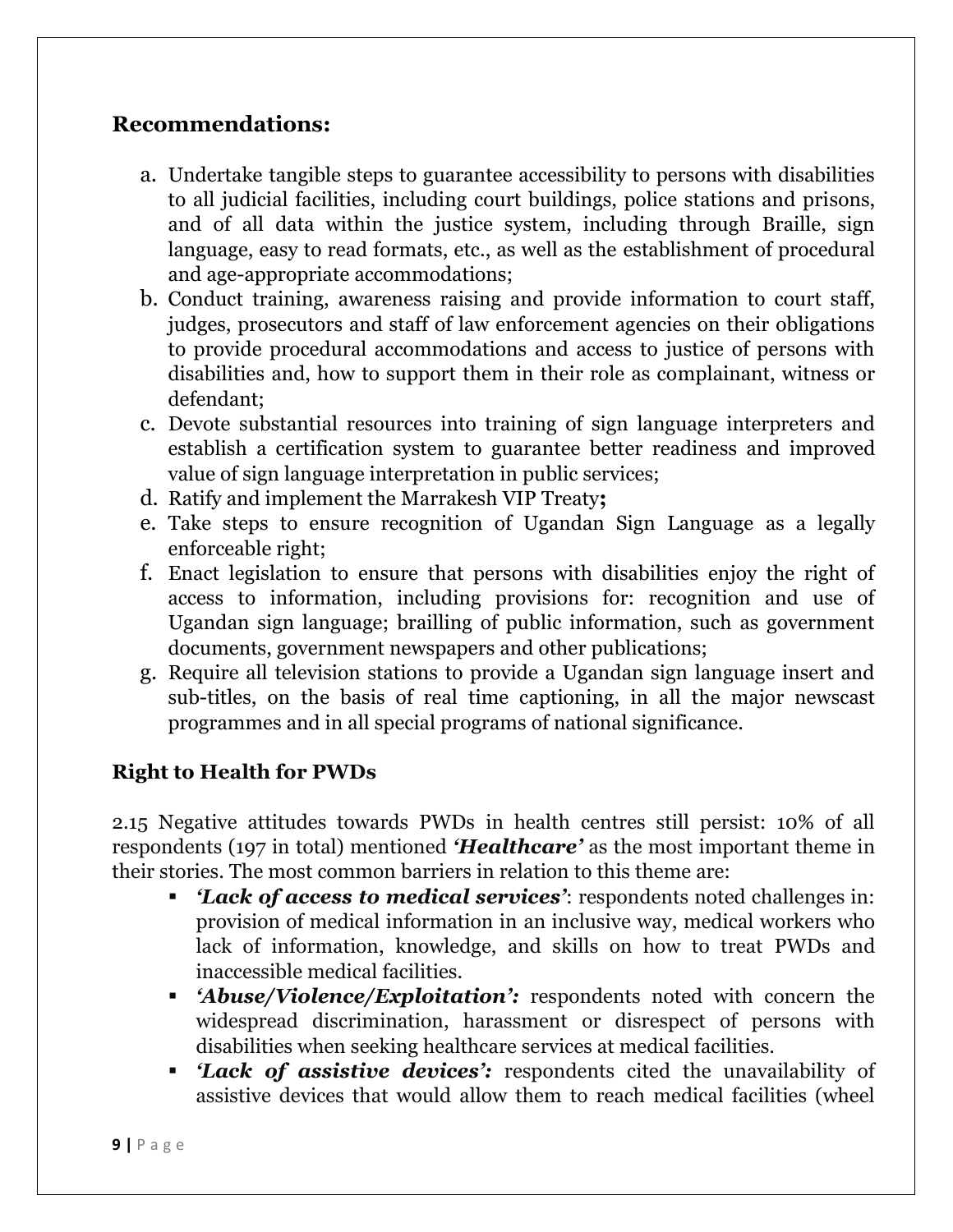chair, crutches etc.), and the absence of language interpreters to facilitate the communication of a person with a disability with the medical personnel as key constraints.

 *Obsolete drugs:* Drugs for persons with mental disabilities are obsolete, recommended not any more as medical treatment. In Uganda, they continue to be used by the health sector yet they only catalyse the problem and not necessary cause healing.

The above problems have been compounded by underfunding of the disability and health budget-disability is lumped under the non-communicable diseases which is poorly funded. Some of the treatment related ointments used by PWDs to mitigate the effects of the disability are expensive and out of reach by the poor PWD communities. A case in point it the Vaseline/sunscreen oils used by albinos to deter the effects of sun rays.

- a. Expedite the enactment of the Mental Health Act;
- b. Review of all laws with a view of implementing the court ruling on use of derogatory words in relation to persons with mental disabilities;
- c. Undertake a national programme of immunization of pregnant mothers against germen measles (rubella) since it is a cause of many disabilities in children-such as deafness, blindness and deaf-blindness;
- d. Revise teaching curriculums of all heath care providers and institutions to introduce sign language and rights of PWDs;
- e. Halt the importation and sale of obsolete drugs to PWDs;
- f. Amend the Persons with Disabilities Bill in order to provide for a CRPD compliant definition of disability, which should similarly be adopted in all relevant existing laws and regulations;
- g. Urgently adopt progressive regulations in line with Article 9 of the CRPD to operationalize the Building Control Act, in close consultation and with the active involvement of persons with disabilities, through their representative organizations, as well as establishing monitoring and complain mechanisms and dissuasive sanctions for non-compliance;
- h. Amend the Public Procurement and Disposal of Assets Act to expressly incorporate accessibility standards as one of the systematic criteria for awarding construction tenders;
- i. The Persons with Disabilities Bill of 2014, which seeks to repeal the Persons with Disabilities Act of 2006 still retains significant elements of the medical model as opposed to the social model advanced by the CRPD. For instance,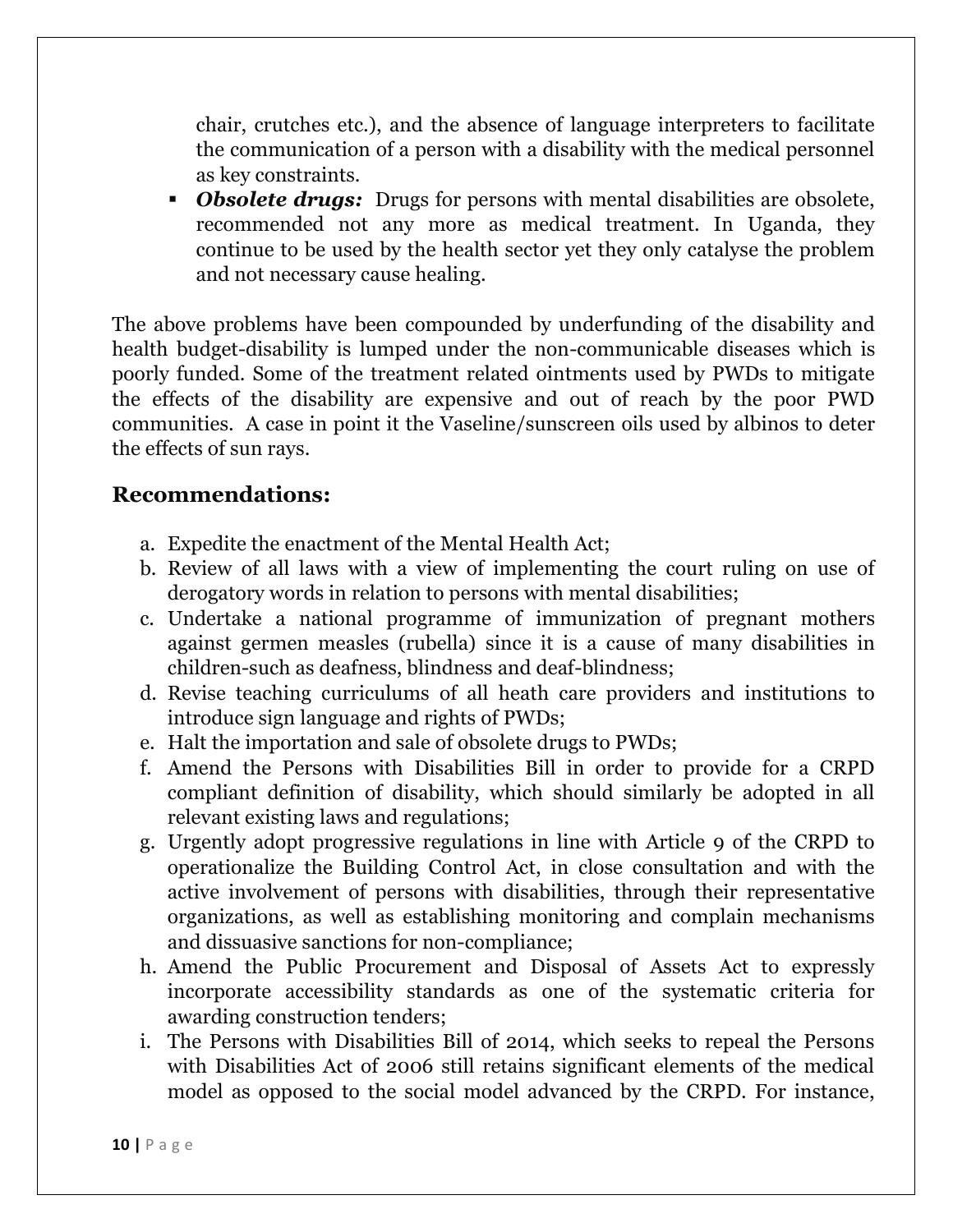although Clause 2 of the Bill refers to disability in terms that appear to reflect the social model, this definition then makes reference to a list of impairments contained in Schedule 3 of the Bill.

# **Right to Education and PWDs**

2.16 The access to education remains one of the most important issues for youth and children with disabilities: the data from the project my Story My Rights show that around 20% of respondents (male and female) mention this theme as the most important issue in their stories. Besides, most experiences of respondents in relation to this theme are '*negative'* (63%). The barriers which the respondents experience in regard to this include;

- *'lack of access to education/accessibility':* respondents revealed that schools are poorly equipped to assess or meet their needs noting that there is low provision of inclusive educational services, lack of trained and open-minded teachers and lack of accessible buildings which are easy to access by persons with disabilities.
- *'negative attitudes of others'/'abuse, violence, exploitation'.* This barrier implies stereotyping of PWDs as being unable to study on the equal basis with other students. The respondents reported very often experiencing abuse and negative attitudes of peers or teachers during school years.
- Most of the children with disabilities reported experiencing discrimination and stigmatisation within their families and communities are hidden from the public eye so that the family could avoid being associated with the disability. In addition, the children with disabilities in schools that were visited feel unsafe and insecure because there isn't adequate protection for them.

2.17 For PWDs, the education sector is riddled with low provision of inclusive educational services, inadequate/insufficient human resource of trained and openminded teachers characterised by lack of accessible buildings which are not easy to reach by persons with disabilities. Most of the children with disabilities are hidden from the public eye so that the family could avoid being associated with the disability. In addition, the children with disabilities in schools that were visited feel unsafe and insecure because there isn't adequate protection for them.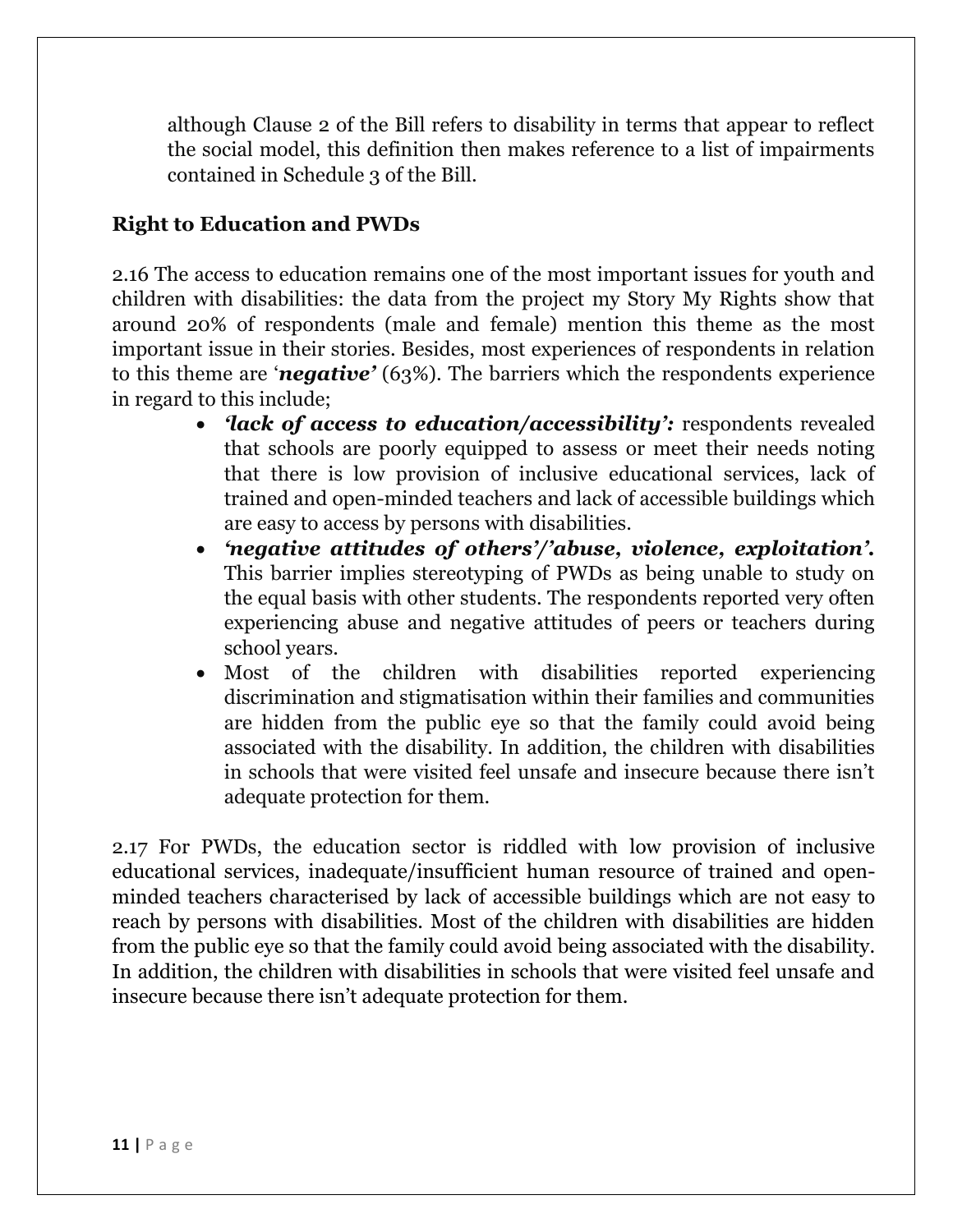### **Recommendations:**

- a) Increase funding to the Faculty of Special Needs and Rehabilitation in Kyambogo University to increase skilled human resource in handling special needs learners;
- b) Increase funding for extensive research on disability and education-special needs education;
- c) Introduce special needs on the curriculum /syllabus teacher training colleges and institutions;
- d) Review the subvention grants guidelines with a view of providing appropriate allocation to schools with Persons Living With Disabilities;
- e) Review the transfer procedure of special needs education teachers to halt their transfer to schools without PWDs;
- f) Increase funding to public Universities with policies on disabilities to implement them;
- g) Provide Learning aids and assistive technology to learners at subsidized costs to ease affordability. technology devices, and training of teachers to make them disability friendly;
- h) Expedite the adoption of National Policy on Inclusive and Special Needs Education.

#### **Political Participation rights for PWDs**

2.18 Persons with Disabilities in Uganda contend that the law on election of PWDs should be reviewed so that it caters for everybody to participate in voting their representatives in parliament and Local Councils, rather than using the current system that uses electoral colleges. There should also be an increase in the representation of PWDs in government programs and institutions. Currently there are only five members of parliament for PWDs and two councilors (male and female) representing PWDs in Local Councils. On constitutional bodies, disability representation is only categorically mentioned in the law that establishes the Equal Opportunities Commission. Special groups left out include people with psycho-socio disabilities; deaf blindness etc because of non-compliance with the CRDP definition of disability.

# **Recommendations;**

a) Review the electoral law governing electoral colleges to allow all PWDs where possible vote for their representatives in Parliament;